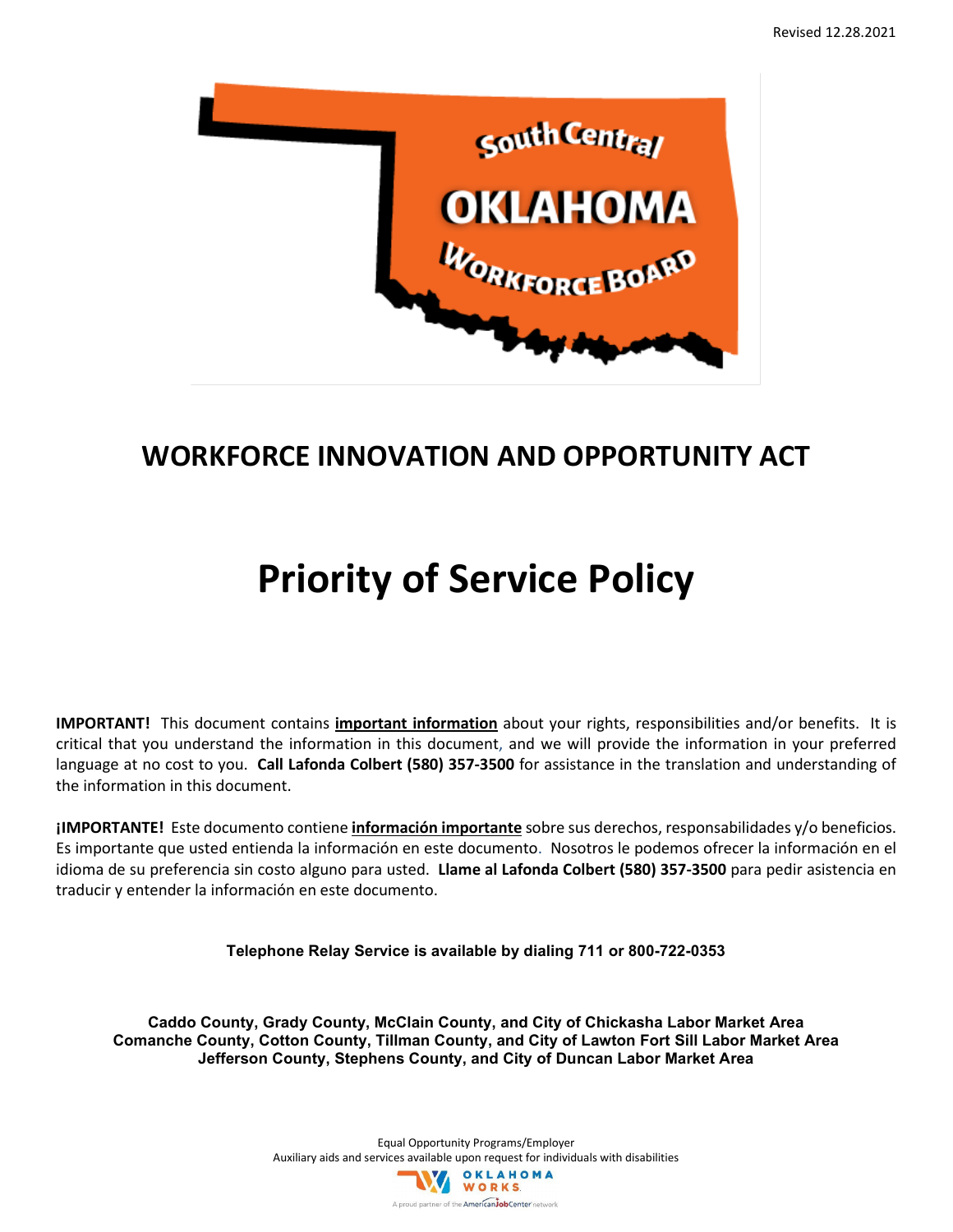#### **PURPOSE:**

The purpose of this policy is to establish South Central Oklahoma Workforce Board's policy for Priority of Service. This policy is established in accordance with applicable State and Federal laws and regulations.

#### **BACKGROUND:**

Under WIOA, priority must be given to recipients of public assistance, other low-income individuals, and individuals who are basic skills deficient in the provision of individualized career services and training services. Priority must be provided regardless of the level of funds received by the local Board.

## **POLICY:**

## **STATUTORY PRIORITY AND SPECIAL POPULATIONS FOR ADULT PROGRAMS**

ETA and the State continue to focus on the requirement to serve individuals with the barriers to employment2 listed in WIOA 3(24). All barriers to employment must be documented in the individual employment plan (IEP), including each of the barriers reported in the demographics section of the virtual case management system, as well as those later addressed during an interview, assessment, or evaluation. The IEP must also document steps that will be taken to resolve the barriers, progress toward barrier removal, and indicate when the barrier has been resolved or removed.

The Statutory Priority and Special Populations for Adult Programs include individuals with the following barriers to employment:

1. Displaced homemakers, as defined in WIOA 3(16);

2. Low income individuals;

3. Indigenous Americans, including individuals who identify as Native Americans or American Indians, Alaska Natives, and Native Hawaiians;

4. Individuals with disabilities, as defined in WIOA 3(25) and including individuals who are in receipt of Social Security Disability Insurance);

5. Older individuals (age 55 and older);

6. Ex-offenders;

7. Homeless individuals(as defined in section 41403(6) of the Violence Against Women Act of 1994 or a homeless child or youth as defined under section 725(2) of the McKinney-Vento Homeless Assistance Act;

8. Youth who are in or have aged out of the foster care system;

9. Individuals who are:

a. English language learners (WIOA 203(7)),

b. Individuals who have low levels of literacy, defined as an individual who is unable to compute or solve mathematical problems or read, write, or speak English at a level necessary to function on a job, in the individual's family, or in society; and

c. Individuals facing substantial cultural barriers;

10. Eligible migrant and seasonal farmworkers (as defined in WIO 167(i)(1-3);

- 11. Individuals within two years of exhausting lifetime TANF eligibility;
- 12. Single parents (including single pregnant women);
- 13. Long-term unemployed individuals (unemployed for 27 or more consecutive weeks); and
- 14. Other groups the State determines to have barriers to employment

Equal Opportunity Programs/Employer Auxiliary aids and services available upon request for individuals with disabilities